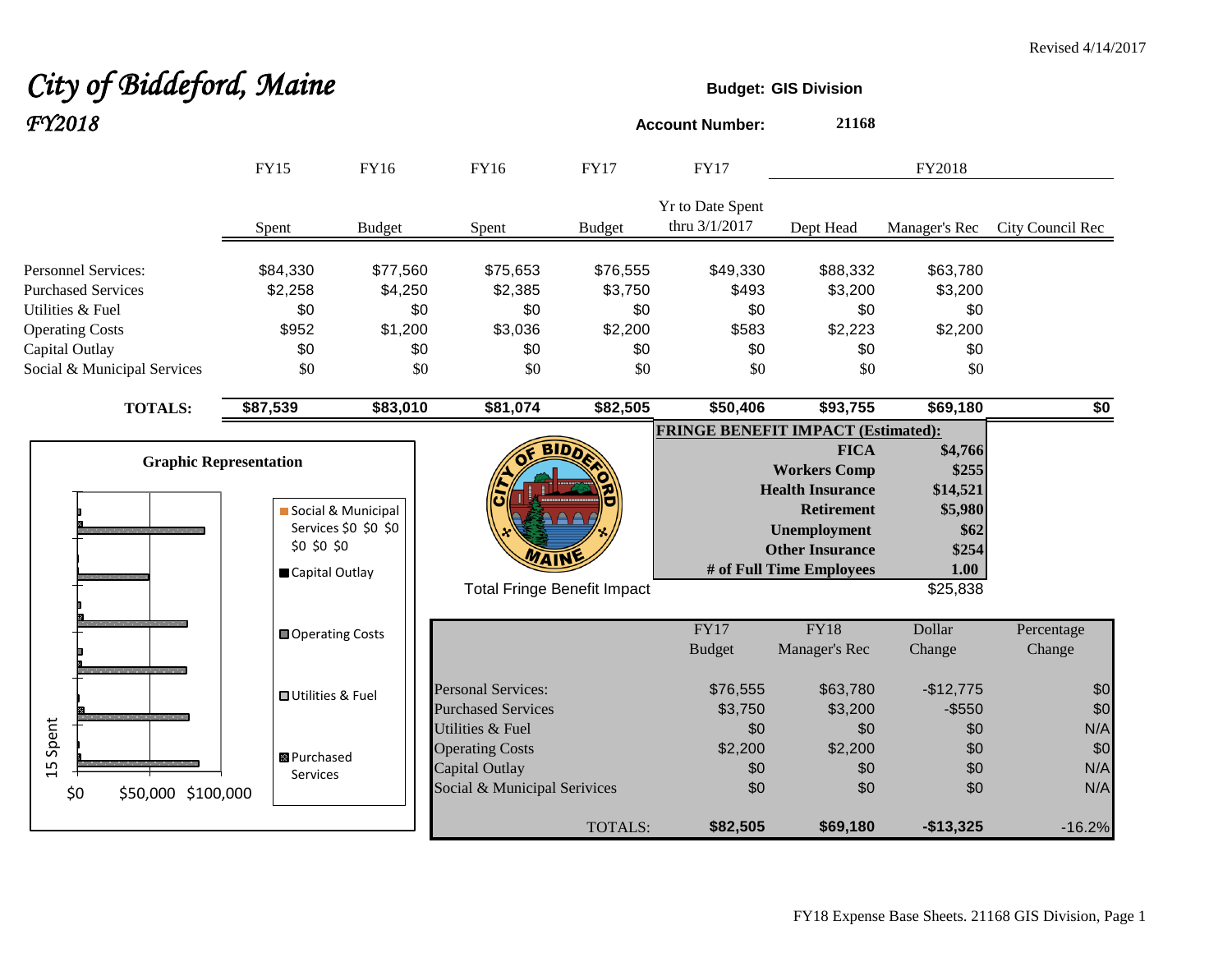## FY2018 Personnel Services

| Account                                                                |             | <b>FY15</b>    | <b>FY16</b>      | FY16               | <b>FY17</b>      | <b>FY17</b>      | FY2018           |                  |
|------------------------------------------------------------------------|-------------|----------------|------------------|--------------------|------------------|------------------|------------------|------------------|
| Number                                                                 | Description | Spent          | <b>Budget</b>    | Spent              | <b>Budget</b>    | Yr to Date Spent | Dept Head        | Mgr's Rec        |
|                                                                        |             |                |                  |                    |                  |                  |                  |                  |
| 60102 Mid Mgmt Hrly Employee Wag                                       |             | \$51,743       | \$52,973         | \$52,985           | \$53,298         | \$34,646         | \$62,295         | \$62,295         |
| 60201 FICA/Medicare-ER Share Exp                                       |             | \$3,684        | \$4,053          | \$3,893            | \$4,078          | \$2,534          | \$4,352          | \$0              |
| 60202 MPERS-Employer Share Exp                                         |             | \$4,053        | \$4,715          | \$4,722            | \$4,744          | \$3,291          | \$5,461          | \$0              |
| 60210 HPHC Ins Employer Share Exp                                      |             | \$22,278       | \$12,949         | \$12,712           | \$12,429         | \$8,216          | \$14,504         | \$0              |
| 60212 S-T Disability ER Share Exp                                      |             | \$25           | \$26             | \$25               | \$29             | \$17             | \$30             | \$0              |
| 60213 L-T Disability ER Share Exp                                      |             | \$144          | \$169            | \$177              | \$192            | \$132            | \$205            | \$0              |
| 60216 Delta Dental ER Share                                            |             | \$0            | \$0              | \$0                | \$0              | \$0              | \$0              | \$0              |
| 60217 RHSA Plan ER Share                                               |             | \$0            | \$0              | \$0                | \$0              | \$0              | \$0              | \$0              |
| 60230 Clothing/Uniforms Expense                                        |             | \$300          | \$300            | \$224              | \$300            | \$0              | \$0              | \$0              |
| 60251 Conferences/Training Expense                                     |             | \$1,232        | \$1,350          | \$100              | \$800            | \$387            | \$800            | \$800            |
| 60252 Travel/Mileage Expense                                           |             | \$400          | \$500            | \$541              | \$185            | \$107            | \$185            | \$185            |
| 60256 Dues/Memberships Expense                                         |             | \$195          | \$250            | \$0                | \$225            | \$0              | \$225            | \$225            |
| 60257 Professional License Fees Exp                                    |             | \$275          | \$275            | \$275              | \$275            | \$0              | \$275            | \$275            |
| <b>Totals</b>                                                          |             | \$84,330       | \$77,560         | \$75,653           | \$76,555         | \$49,330         | \$88,332         | \$63,780         |
| <b>FY2018 Purchased Services</b>                                       |             |                |                  |                    |                  |                  |                  |                  |
| Account                                                                |             | <b>FY15</b>    | <b>FY16</b>      | FY16               | <b>FY17</b>      | <b>FY17</b>      | FY2018           |                  |
| Number                                                                 | Description | Spent          | <b>Budget</b>    | Spent              | <b>Budget</b>    | Yr to Date Spent | Dept Head        | Mgr's Rec        |
| 60306 Other Prof/Consult Srvs Exp                                      |             | \$2,258        | \$4,250          | \$2,385            | \$3,750          | \$493            | \$3,200          | \$3,200          |
| <b>Totals</b>                                                          |             | \$2,258        | \$4,250          | \$2,385            | \$3,750          | \$493            | \$3,200          | \$3,200          |
| <b>FY2018 Other Operating Costs</b>                                    |             |                |                  |                    |                  |                  |                  |                  |
| Account                                                                |             | <b>FY15</b>    | <b>FY16</b>      | FY16               | <b>FY17</b>      | <b>FY17</b>      | FY2018           |                  |
| Number                                                                 | Description | Spent          | <b>Budget</b>    | Spent              | <b>Budget</b>    | Yr to Date Spent | Dept Head        | Mgr's Rec        |
| 60500 Admin/Office Supp/Eqt Non-Cε<br>60501 Operating Supp/Eqt Non-Cap |             | \$179<br>\$773 | \$200<br>\$1,000 | \$1,118<br>\$1,918 | \$200<br>\$2,000 | \$399<br>\$184   | \$200<br>\$2,023 | \$200<br>\$2,000 |
| <b>Totals</b>                                                          |             | \$952          | \$1,200          | \$3,036            | \$2,200          | \$583            | \$2,223          | \$2,200          |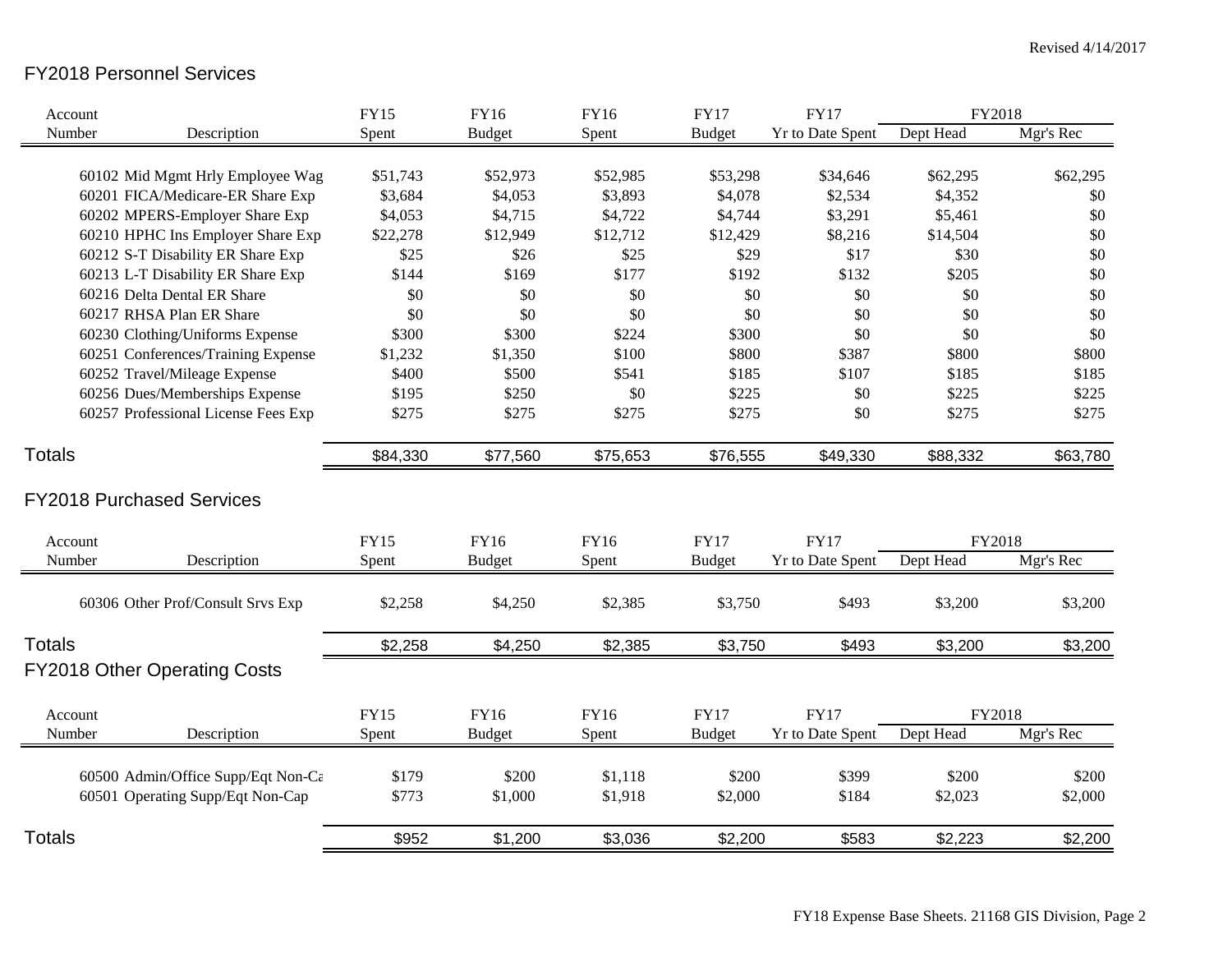#### DEPARTMENT PERSONAL SERVICES BUDGET WORKSHEET Fiscal Year 2018 BUDGET

| DEPARTMENT:               | 21168 | <b>GIS Division</b> |                |           |                     |         |                         |               |            |     |
|---------------------------|-------|---------------------|----------------|-----------|---------------------|---------|-------------------------|---------------|------------|-----|
|                           |       |                     | <b>YEAREND</b> |           |                     |         |                         |               |            |     |
|                           |       |                     | ANNUALIZED     |           | <b>CITY MANAGER</b> | COUNCIL |                         |               |            |     |
| CLASSIFICATION            | RANGE | <b>POSITION</b>     | TOTAL          | REOUESTED | RECOMMEND.          | APPROP. | <b>NAME</b>             | <b>OBJECT</b> | <b>FTE</b> |     |
|                           |       |                     |                |           |                     |         |                         |               |            |     |
| Engineer Programs Manager |       |                     | 62.294.68      | 62,294.68 | 62,294.68           |         | <b>GREGORY COPELAND</b> | 60102         |            | 1.0 |

*\*\*Prior years accounted for a position split for Engineering (5%) and GIS (95%). FY 2018 provides for 100% in Technology Dept-GIS Division*

TOTAL BUDGETED POSITIONS **1 62,294.68 62,294.68 62,294.68 0.00**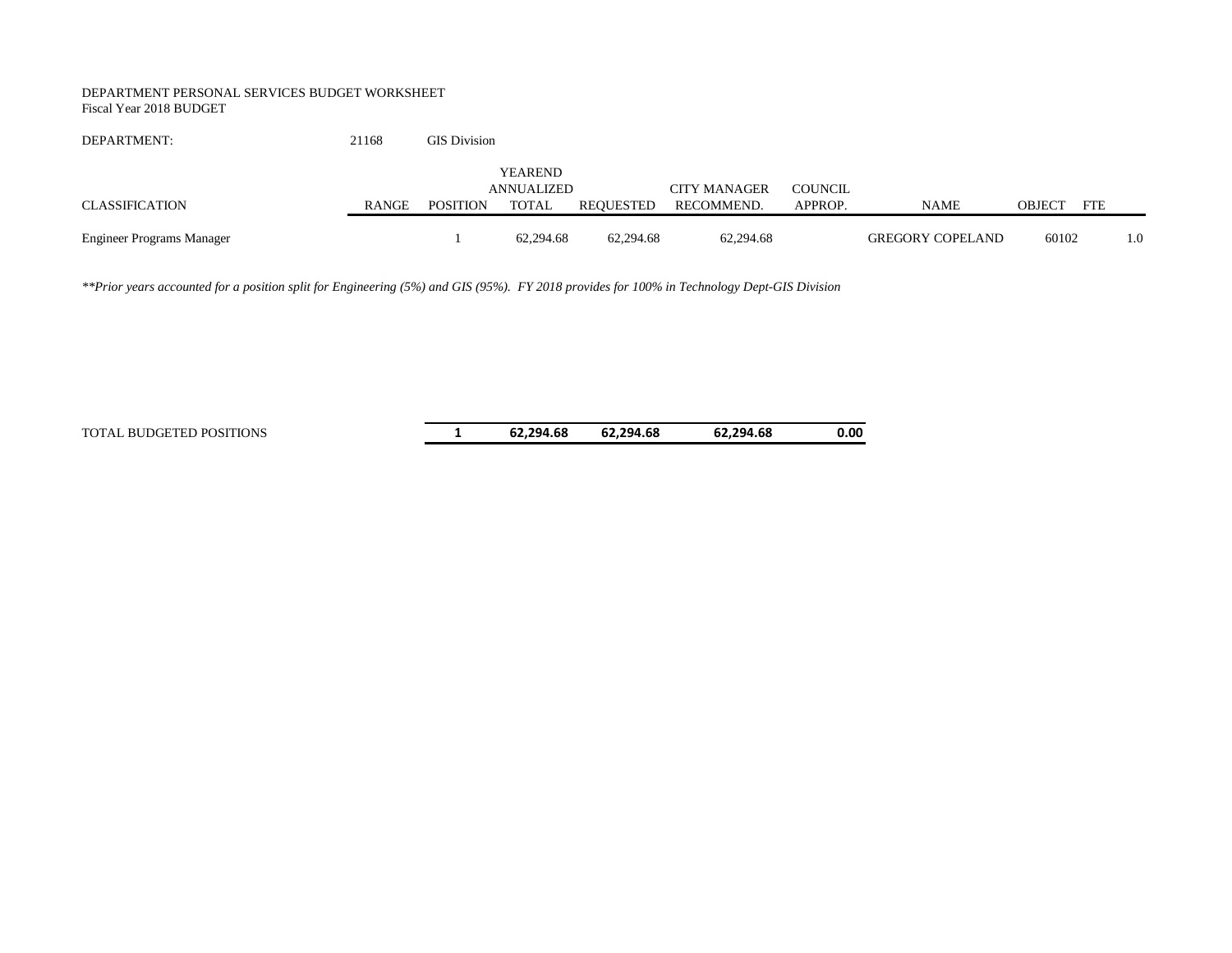

April 14, 2017 **Department:** GIS Division

Account Title: Mid Mgmt Hrly Employee Wage Ex

| Department Number: | 21168         |             | <b>Account Number:</b> | 60102         |
|--------------------|---------------|-------------|------------------------|---------------|
|                    |               |             |                        |               |
| FY2015             | FY 2016       | FY 2016     | FY 2017                | FY 2017       |
| Actual             | <b>Budget</b> | Actual      | <b>Budget</b>          | Est. Expended |
| \$51,742.72        | \$52,973.00   | \$52,984.73 | \$53,298.00            | \$53,298.00   |

| FY-2018       | Department  | City Mgr       | Council | Increase   |
|---------------|-------------|----------------|---------|------------|
|               | Reauest     | Recommendation | Action  | (Decrease) |
| <b>Budget</b> | \$62,294.68 | \$62,294.68    |         | \$8,996.68 |

**Support for Budget Request:** Provide justification for the budget request using as much detail as possible

 to support it. Examples of acceptable support include unit costs, quantity estimates, price quotes, etc. Requests based solely on a percentage increase above the previous budget will not be accepted. Use additional sheets if necessary.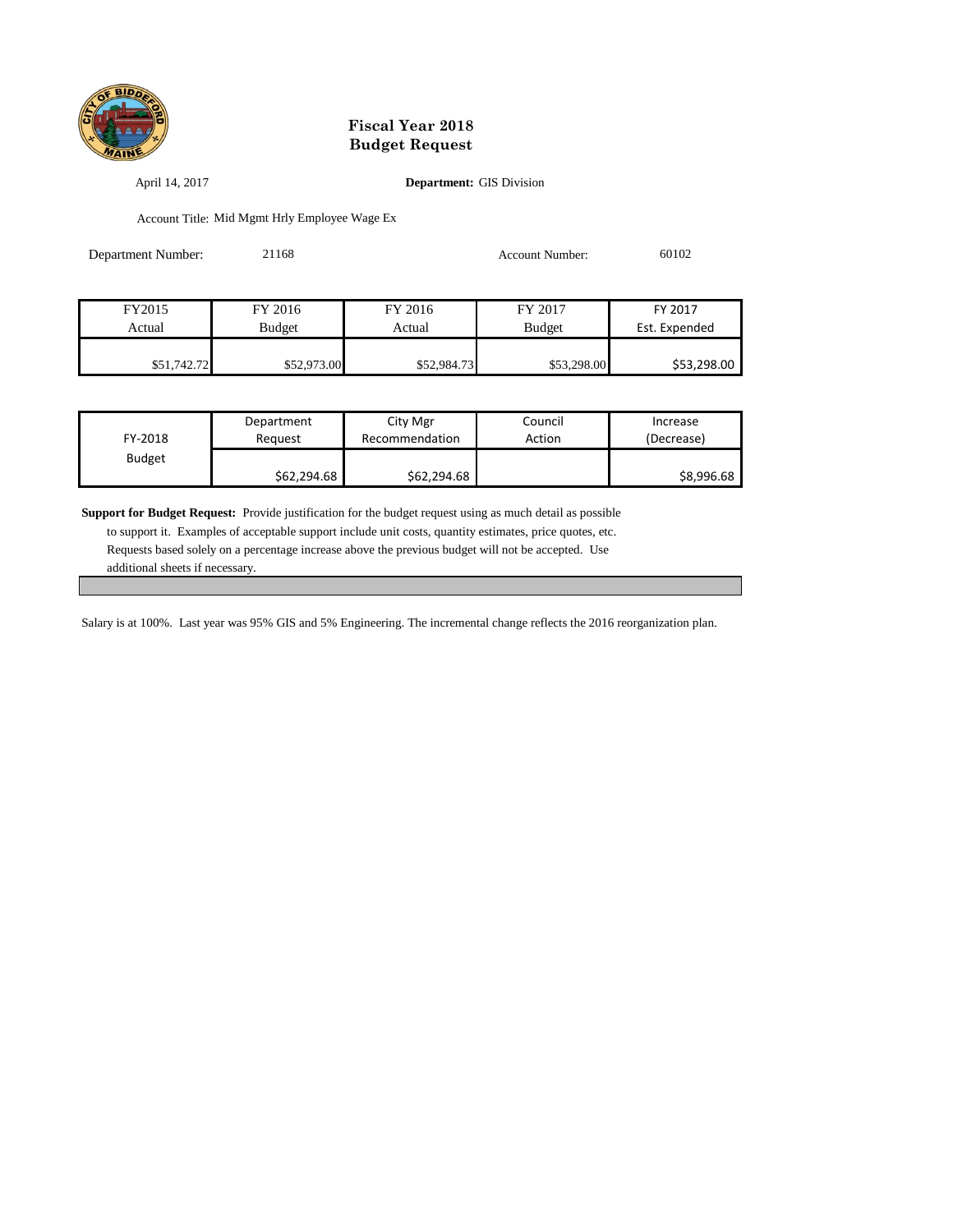

April 14, 2017 **Department:** GIS Division

Account Title: FICA/Medicare-ER Share Exp

| Department Number: | 21168         |            | <b>Account Number:</b> | 60201         |
|--------------------|---------------|------------|------------------------|---------------|
|                    |               |            |                        |               |
| FY2015             | FY 2016       | FY 2016    | FY 2017                | FY 2017       |
| Actual             | <b>Budget</b> | Actual     | <b>Budget</b>          | Est. Expended |
| \$3,684.39         | \$4,053.00    | \$3,892.68 | \$4,078.00             | \$4,078.00    |

| FY-2018       | Department | City Mgr       | Council | Increase   |
|---------------|------------|----------------|---------|------------|
|               | Reauest    | Recommendation | Action  | (Decrease) |
| <b>Budget</b> | \$4,352.04 | \$4,765.54     |         | \$687.54   |

**Support for Budget Request:** Provide justification for the budget request using as much detail as possible

 to support it. Examples of acceptable support include unit costs, quantity estimates, price quotes, etc. Requests based solely on a percentage increase above the previous budget will not be accepted. Use additional sheets if necessary.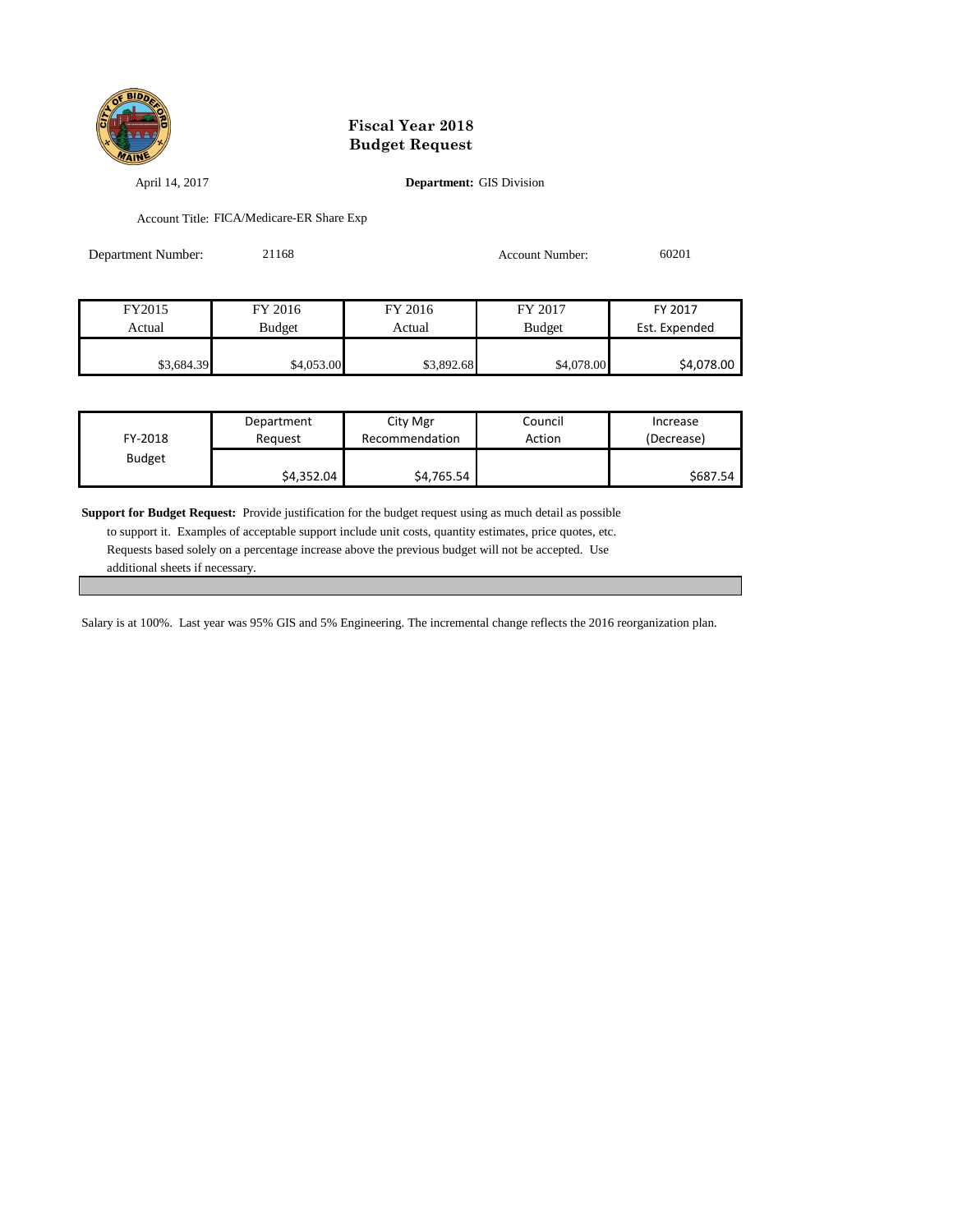

April 14, 2017 **Department:** GIS Division

Account Title: MPERS-Employer Share Exp

| Department Number: | 21168         |            | Account Number: | 60202         |
|--------------------|---------------|------------|-----------------|---------------|
|                    |               |            |                 |               |
| FY2015             | FY 2016       | FY 2016    | FY 2017         | FY 2017       |
| Actual             | <b>Budget</b> | Actual     | <b>Budget</b>   | Est. Expended |
| \$4,053.47         | \$4,715.00    | \$4,721.69 | \$4,744.00      | \$4,744.00    |

| FY-2018       | Department | City Mgr       | Council | Increase   |
|---------------|------------|----------------|---------|------------|
|               | Reauest    | Recommendation | Action  | (Decrease) |
| <b>Budget</b> | \$5,461.39 | \$5,980.29     |         | \$1,236.29 |

**Support for Budget Request:** Provide justification for the budget request using as much detail as possible

 to support it. Examples of acceptable support include unit costs, quantity estimates, price quotes, etc. Requests based solely on a percentage increase above the previous budget will not be accepted. Use additional sheets if necessary.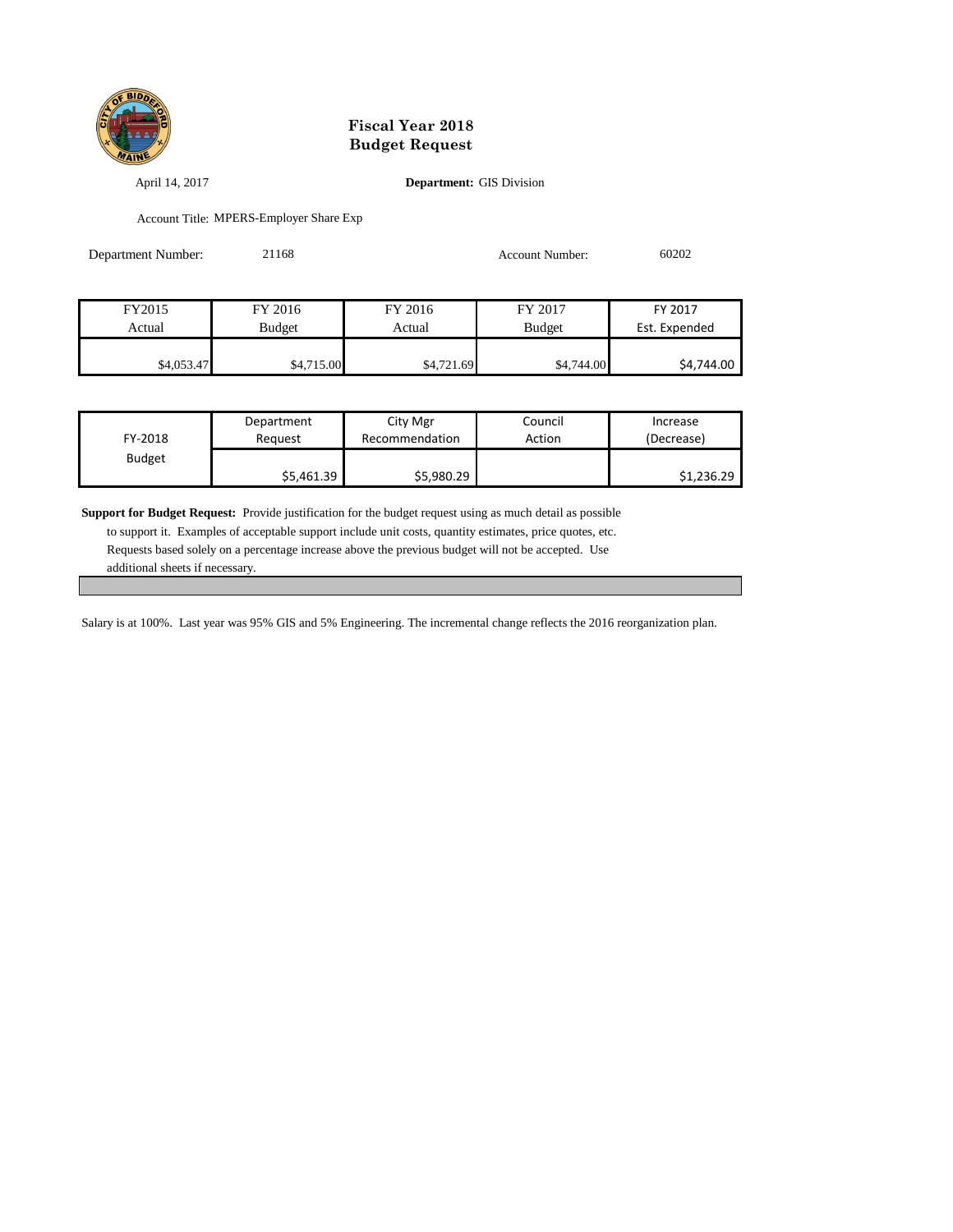

April 14, 2017 **Department:** GIS Division

Account Title: HPHC Ins Employer Share Exp

| Department Number: | 21168         |             | <b>Account Number:</b> | 60210         |
|--------------------|---------------|-------------|------------------------|---------------|
|                    |               |             |                        |               |
| FY2015             | FY 2016       | FY 2016     | FY 2017                | FY 2017       |
| Actual             | <b>Budget</b> | Actual      | <b>Budget</b>          | Est. Expended |
| \$22,277.93        | \$12,949.00   | \$12,712.17 | \$12,429.00            | \$12,429.00   |

| FY-2018       | Department  | City Mgr       | Council | Increase   |
|---------------|-------------|----------------|---------|------------|
|               | Reauest     | Recommendation | Action  | (Decrease) |
| <b>Budget</b> | \$14,504.32 | \$14,520.88    |         | \$2,091.88 |

**Support for Budget Request:** Provide justification for the budget request using as much detail as possible

 to support it. Examples of acceptable support include unit costs, quantity estimates, price quotes, etc. Requests based solely on a percentage increase above the previous budget will not be accepted. Use additional sheets if necessary.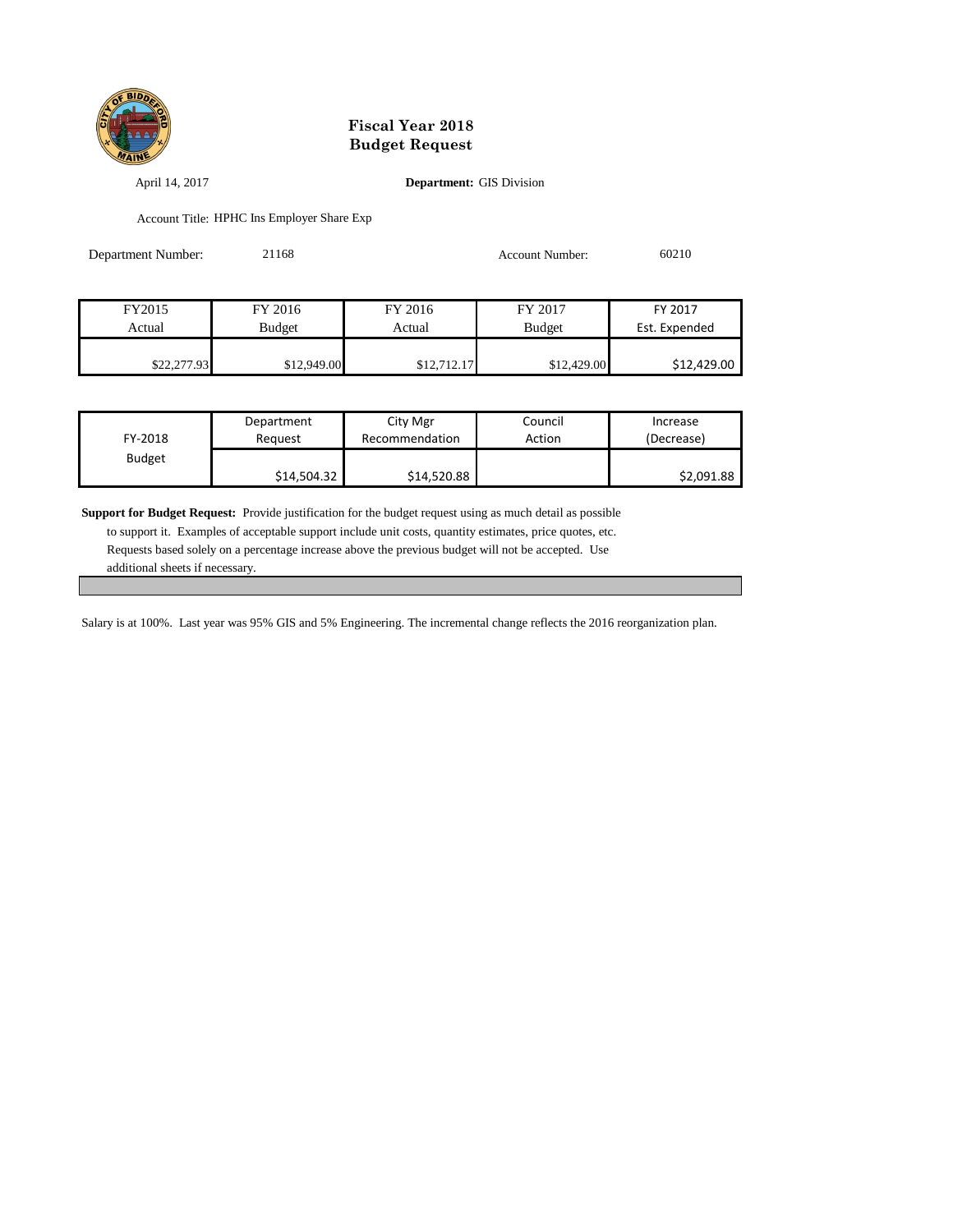

April 14, 2017 **Department:** GIS Division

Account Title: S-T Disability ER Share Exp

| Department Number: | 21168         |         | <b>Account Number:</b> | 60212         |
|--------------------|---------------|---------|------------------------|---------------|
|                    |               |         |                        |               |
| FY2015             | FY 2016       | FY 2016 | FY 2017                | FY 2017       |
| Actual             | <b>Budget</b> | Actual  | <b>Budget</b>          | Est. Expended |
| \$24.78            | \$26.00       | \$25.34 | \$29.00                | \$29.00       |

| FY-2018       | Department | City Mgr             | Council | Increase   |
|---------------|------------|----------------------|---------|------------|
|               | Reauest    | Recommendation       | Action  | (Decrease) |
| <b>Budget</b> | \$30.00    | \$30.00 <sub>1</sub> |         | \$1.00     |

**Support for Budget Request:** Provide justification for the budget request using as much detail as possible

 to support it. Examples of acceptable support include unit costs, quantity estimates, price quotes, etc. Requests based solely on a percentage increase above the previous budget will not be accepted. Use additional sheets if necessary.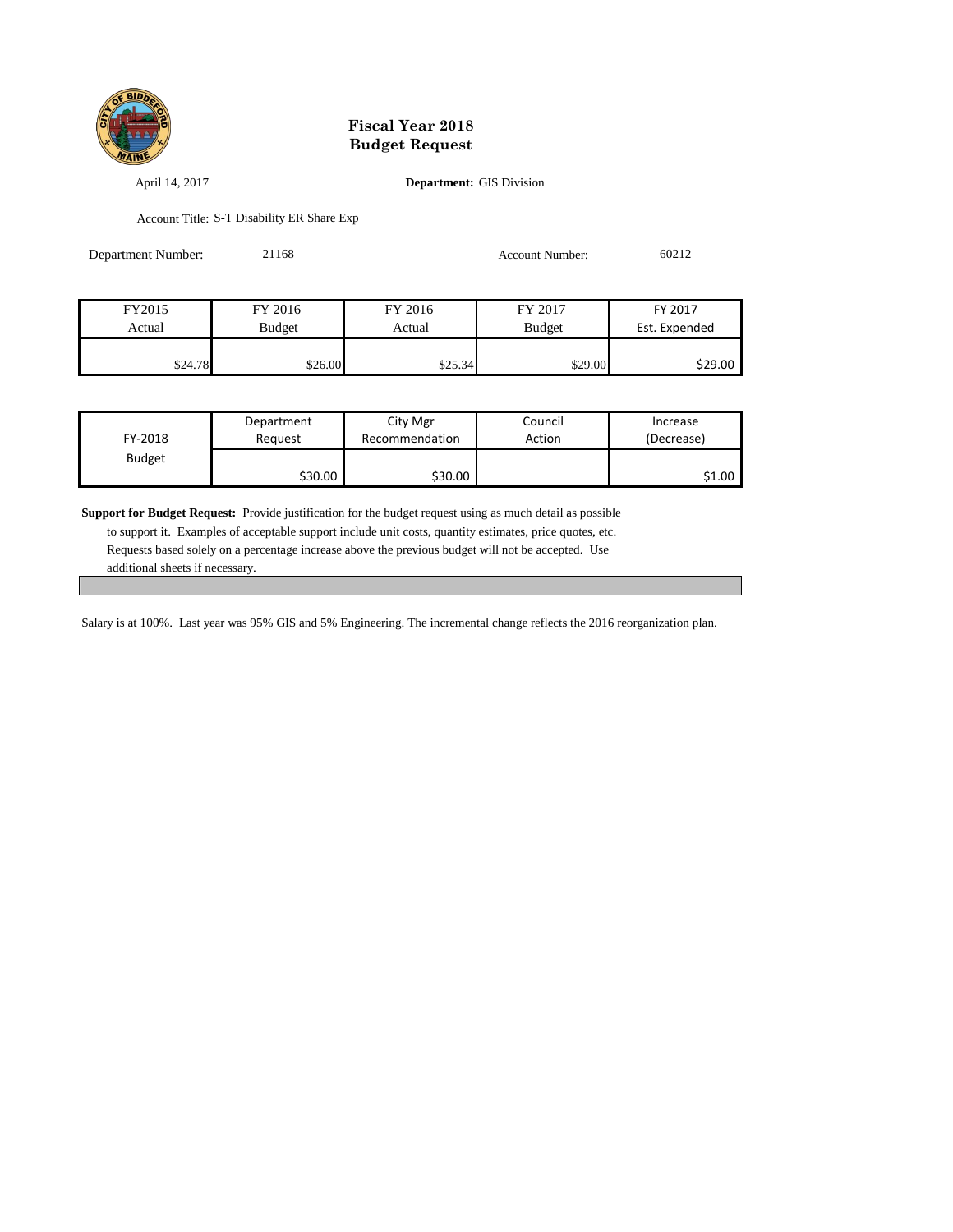

April 14, 2017 **Department:** GIS Division

Account Title: L-T Disability ER Share Exp

| Department Number: | 21168         |          | <b>Account Number:</b> | 60213         |
|--------------------|---------------|----------|------------------------|---------------|
|                    |               |          |                        |               |
| FY2015             | FY 2016       | FY 2016  | FY 2017                | FY 2017       |
| Actual             | <b>Budget</b> | Actual   | <b>Budget</b>          | Est. Expended |
| \$143.90           | \$169.00      | \$176.69 | \$192.00               | \$199.13      |

| FY-2018       | Department | City Mgr       | Council | Increase   |
|---------------|------------|----------------|---------|------------|
|               | Reauest    | Recommendation | Action  | (Decrease) |
| <b>Budget</b> | \$204.81   | \$224.29       |         | \$32.29    |

**Support for Budget Request:** Provide justification for the budget request using as much detail as possible

 to support it. Examples of acceptable support include unit costs, quantity estimates, price quotes, etc. Requests based solely on a percentage increase above the previous budget will not be accepted. Use additional sheets if necessary.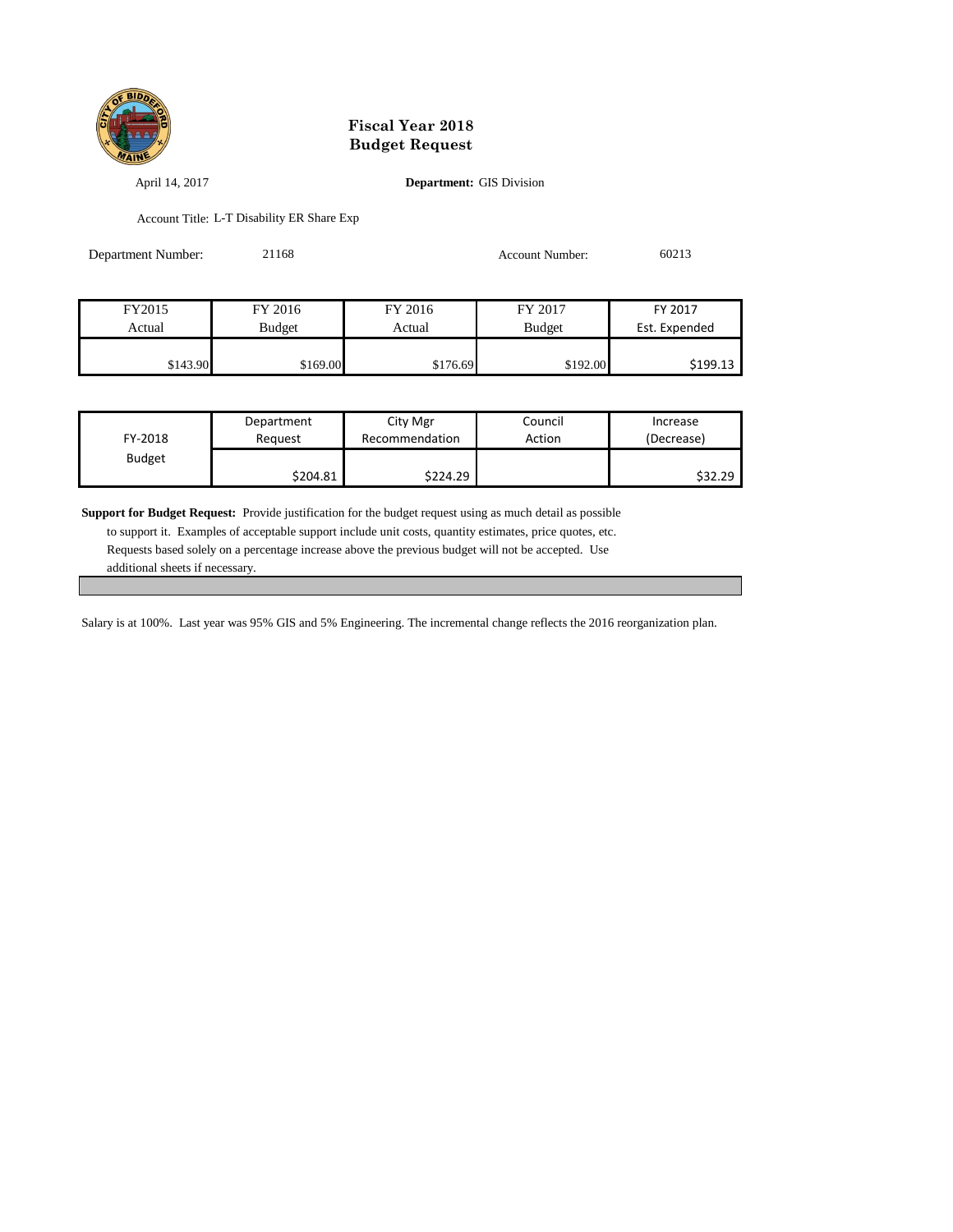

April 14, 2017 **Department:** GIS Division

\$0.00 \$0.00 \$0.00 \$0.00 \$0.00 \$0.00 \$0.00 \$0.00

Account Title: Delta Dental ER Share

| Department Number: | 21168         |         | <b>Account Number:</b> | 60216         |
|--------------------|---------------|---------|------------------------|---------------|
|                    |               |         |                        |               |
| FY2015             | FY 2016       | FY 2016 | FY 2017                | FY 2017       |
| Actual             | <b>Budget</b> | Actual  | <b>Budget</b>          | Est. Expended |
|                    |               |         |                        |               |

| FY-2018       | Department | City Mgr       | Council | Increase   |
|---------------|------------|----------------|---------|------------|
|               | Reauest    | Recommendation | Action  | (Decrease) |
| <b>Budget</b> | \$0.00     | \$0.00         |         | \$0.00     |

**Support for Budget Request:** Provide justification for the budget request using as much detail as possible

 to support it. Examples of acceptable support include unit costs, quantity estimates, price quotes, etc. Requests based solely on a percentage increase above the previous budget will not be accepted. Use additional sheets if necessary.

Not Applicable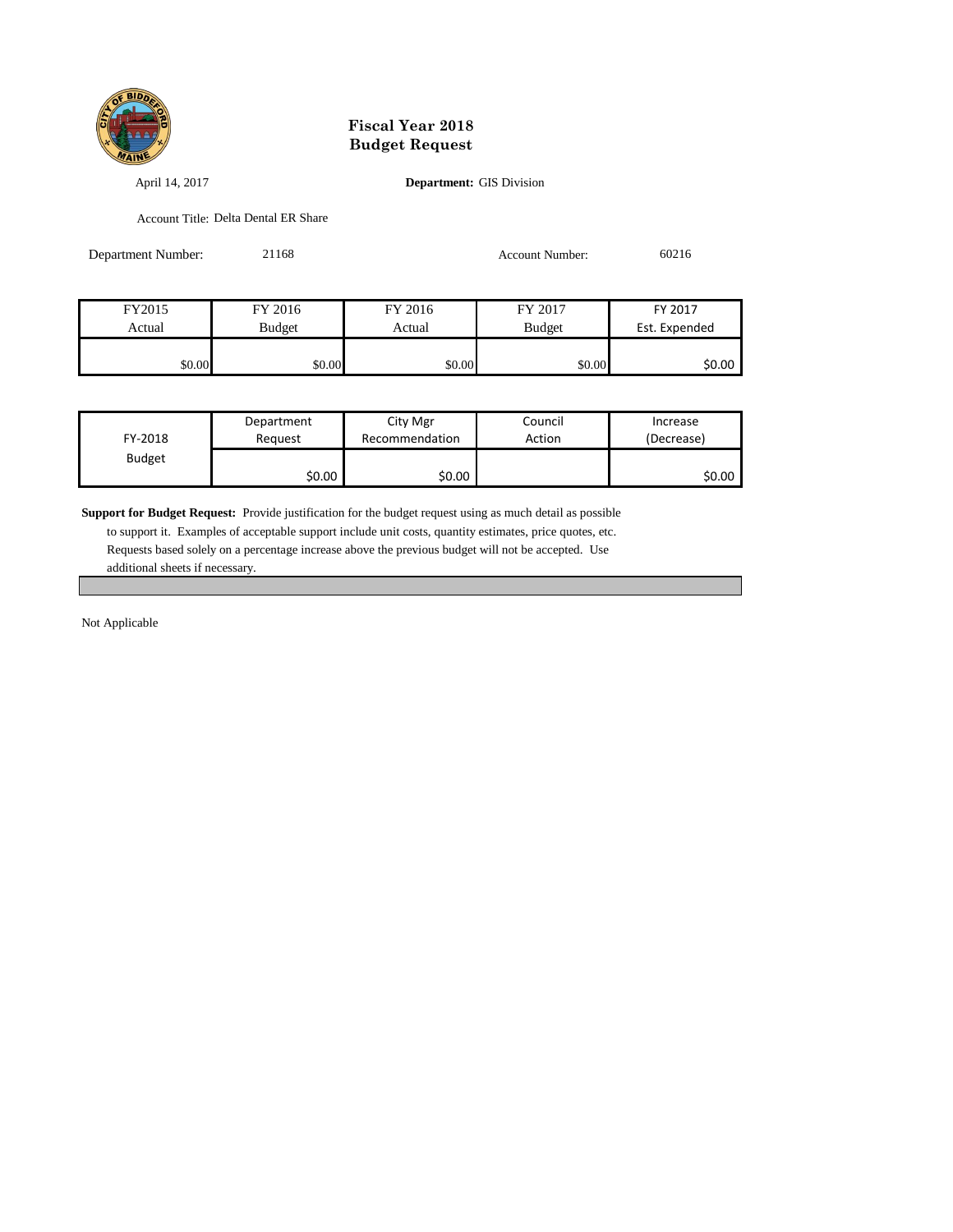

April 14, 2017 **Department:** GIS Division

\$0.00 \$0.00 \$0.00 \$0.00 \$0.00 \$0.00 \$0.00 \$0.00

Account Title: RHSA Plan ER Share

| Department Number: | 21168         |         | <b>Account Number:</b> | 60217         |
|--------------------|---------------|---------|------------------------|---------------|
|                    |               |         |                        |               |
|                    |               |         |                        |               |
| FY2015             | FY 2016       | FY 2016 | FY 2017                | FY 2017       |
| Actual             | <b>Budget</b> | Actual  | <b>Budget</b>          | Est. Expended |
|                    |               |         |                        |               |

| FY-2018       | Department | City Mgr       | Council | Increase   |
|---------------|------------|----------------|---------|------------|
|               | Reauest    | Recommendation | Action  | (Decrease) |
| <b>Budget</b> | \$0.00     | \$0.00         |         | \$0.00     |

**Support for Budget Request:** Provide justification for the budget request using as much detail as possible

 to support it. Examples of acceptable support include unit costs, quantity estimates, price quotes, etc. Requests based solely on a percentage increase above the previous budget will not be accepted. Use additional sheets if necessary.

Not applicable for this employee due to employment status and hire date.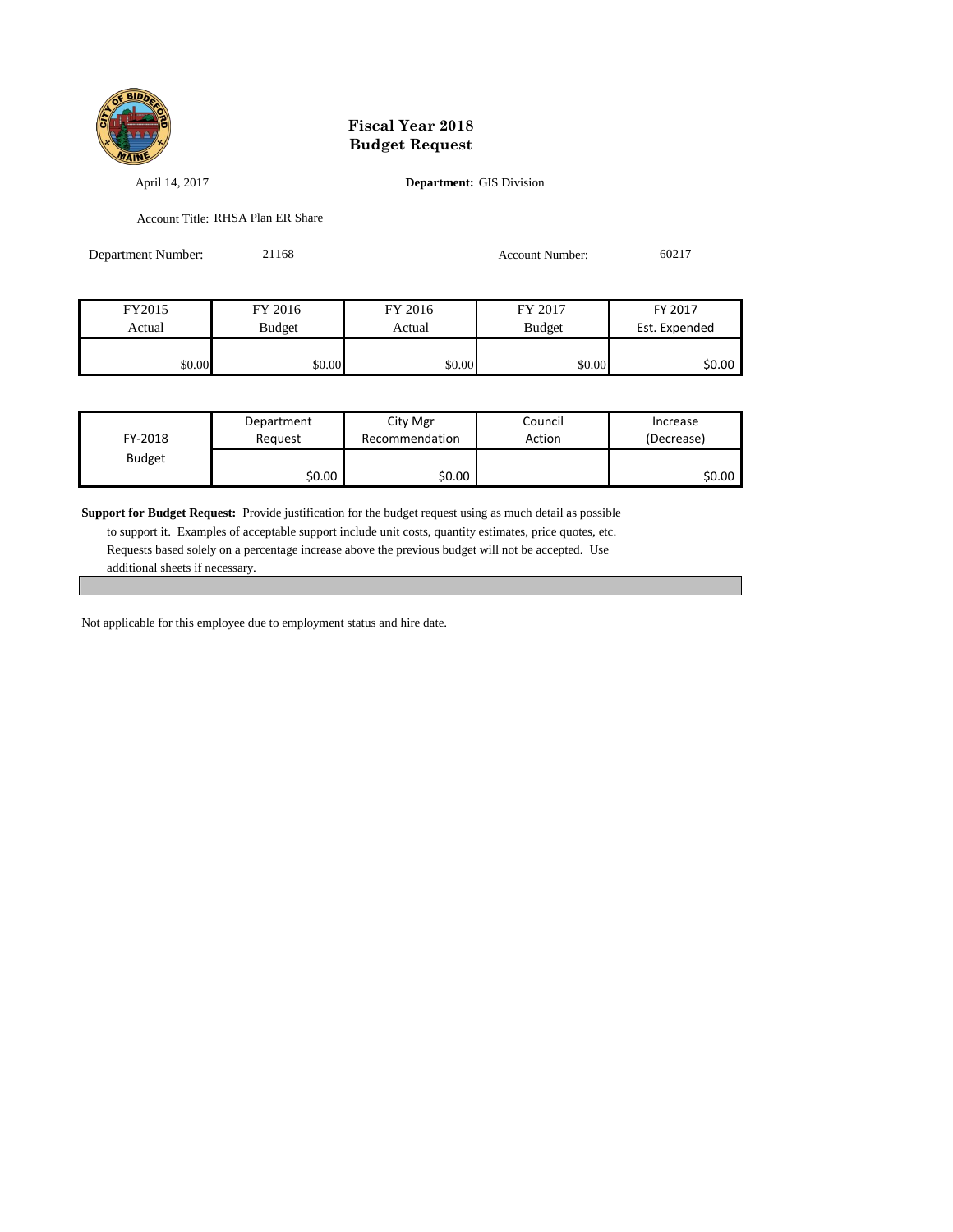

April 14, 2017 **Department:** GIS Division

Account Title: Clothing/Uniforms Expense

| Department Number: | 21168         |          | <b>Account Number:</b> | 60230         |
|--------------------|---------------|----------|------------------------|---------------|
|                    |               |          |                        |               |
| FY2015             | FY 2016       | FY 2016  | FY 2017                | FY 2017       |
| Actual             | <b>Budget</b> | Actual   | <b>Budget</b>          | Est. Expended |
| \$300.00           | \$300.00      | \$223.77 | \$300.00               | \$300.00      |

| FY-2018       | Department | City Mgr       | Council | Increase   |
|---------------|------------|----------------|---------|------------|
|               | Reauest    | Recommendation | Action  | (Decrease) |
| <b>Budget</b> | \$0.00     | \$0.00         |         | (\$300.00) |

**Support for Budget Request:** Provide justification for the budget request using as much detail as possible

 to support it. Examples of acceptable support include unit costs, quantity estimates, price quotes, etc. Requests based solely on a percentage increase above the previous budget will not be accepted. Use additional sheets if necessary.

Employee is no longer assigned to the Engineering Division therefor the uniform allowance is no longer applicable. Change reflects the 2016 Reorganization plan.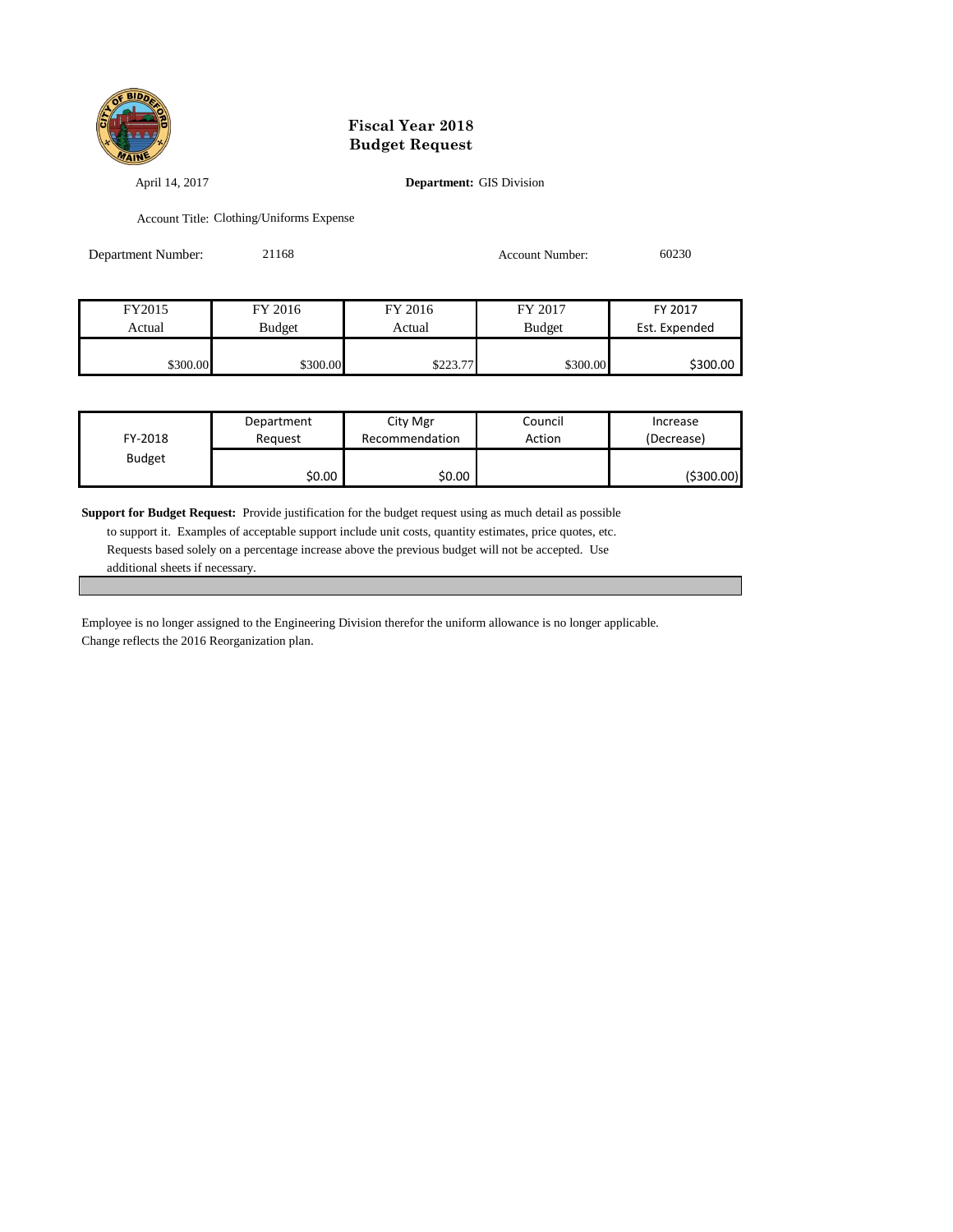

April 14, 2017 **Department:** GIS Division

Account Title: Conferences/Training Expense

| Department Number: | 21168         |          | <b>Account Number:</b> | 60251         |
|--------------------|---------------|----------|------------------------|---------------|
|                    |               |          |                        |               |
| FY2015             | FY 2016       | FY 2016  | FY 2017                | FY 2017       |
| Actual             | <b>Budget</b> | Actual   | <b>Budget</b>          | Est. Expended |
| \$1,232.42         | \$1,350.00    | \$100.00 | \$800.00               | \$800.00      |

| FY-2018       | Department | City Mgr       | Council | Increase   |
|---------------|------------|----------------|---------|------------|
|               | Reauest    | Recommendation | Action  | (Decrease) |
| <b>Budget</b> | \$800.00   | \$800.00       |         | \$0.00     |

**Support for Budget Request:** Provide justification for the budget request using as much detail as possible

| MSLS Annual Mtg with Lodging         | 600.00 |
|--------------------------------------|--------|
| <b>MSLS Fall and Spring Meetings</b> | 200.00 |
|                                      | 800.00 |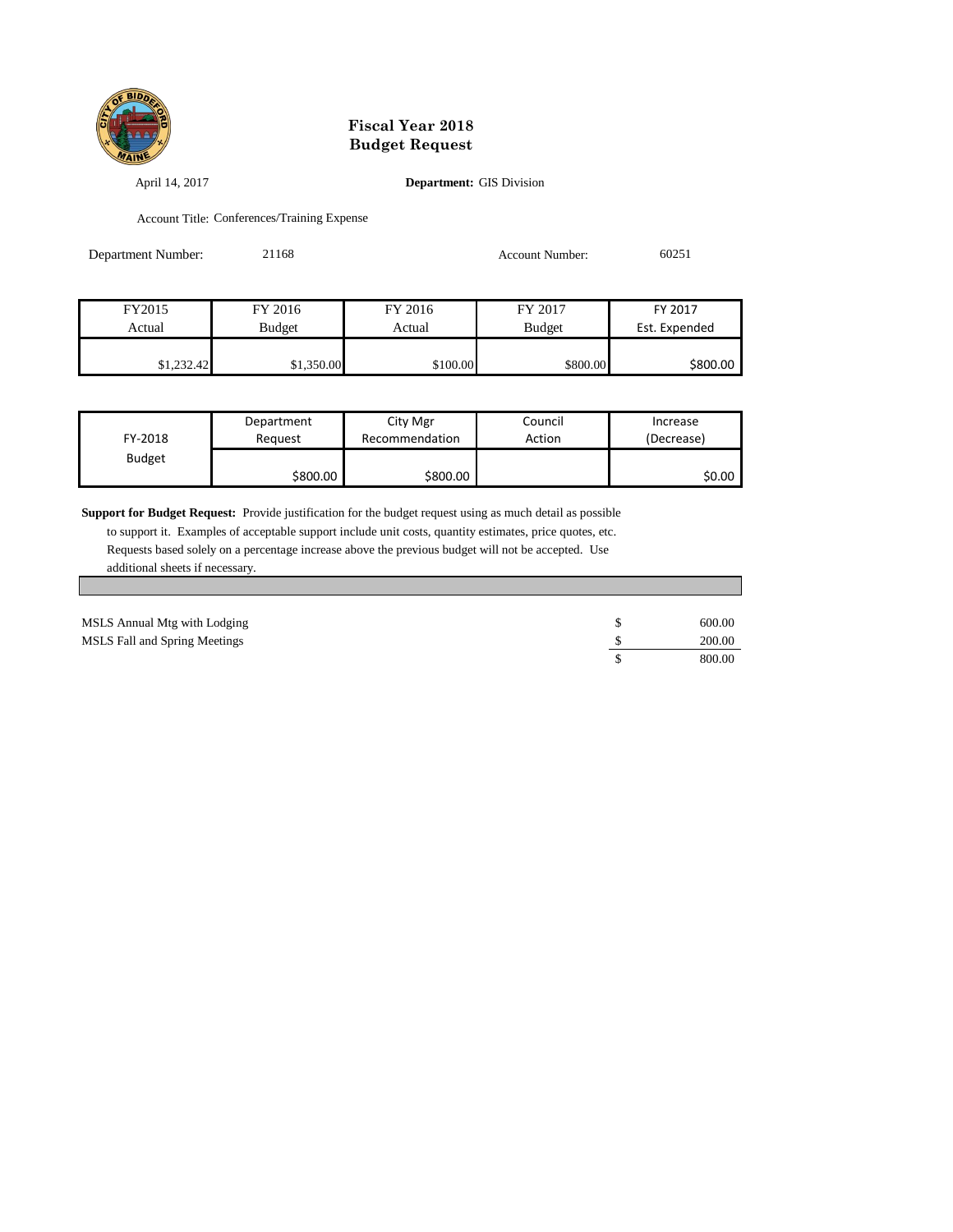

April 14, 2017 **Department:** GIS Division

Account Title: Travel/Mileage Expense

| Department Number: | 21168         | <b>Account Number:</b> |               | 60252         |
|--------------------|---------------|------------------------|---------------|---------------|
|                    |               |                        |               |               |
|                    |               |                        |               |               |
| FY2015             | FY 2016       | FY 2016                | FY 2017       | FY 2017       |
| Actual             | <b>Budget</b> | Actual                 | <b>Budget</b> | Est. Expended |
|                    |               |                        |               |               |

| FY-2018       | Department | City Mgr       | Council | Increase   |
|---------------|------------|----------------|---------|------------|
|               | Reauest    | Recommendation | Action  | (Decrease) |
| <b>Budget</b> | \$185.00   | \$185.00       |         | \$0.00     |

\$400.00 \$500.00 \$500.00 \$540.82 \$185.00 \$185.00

**Support for Budget Request:** Provide justification for the budget request using as much detail as possible

| MSLS Annual Meeting      | Approx 200 Miles | \$107.00 |
|--------------------------|------------------|----------|
| Spring and Fall Meetings | Approx 145 Miles | \$77.58  |
|                          |                  | \$184.58 |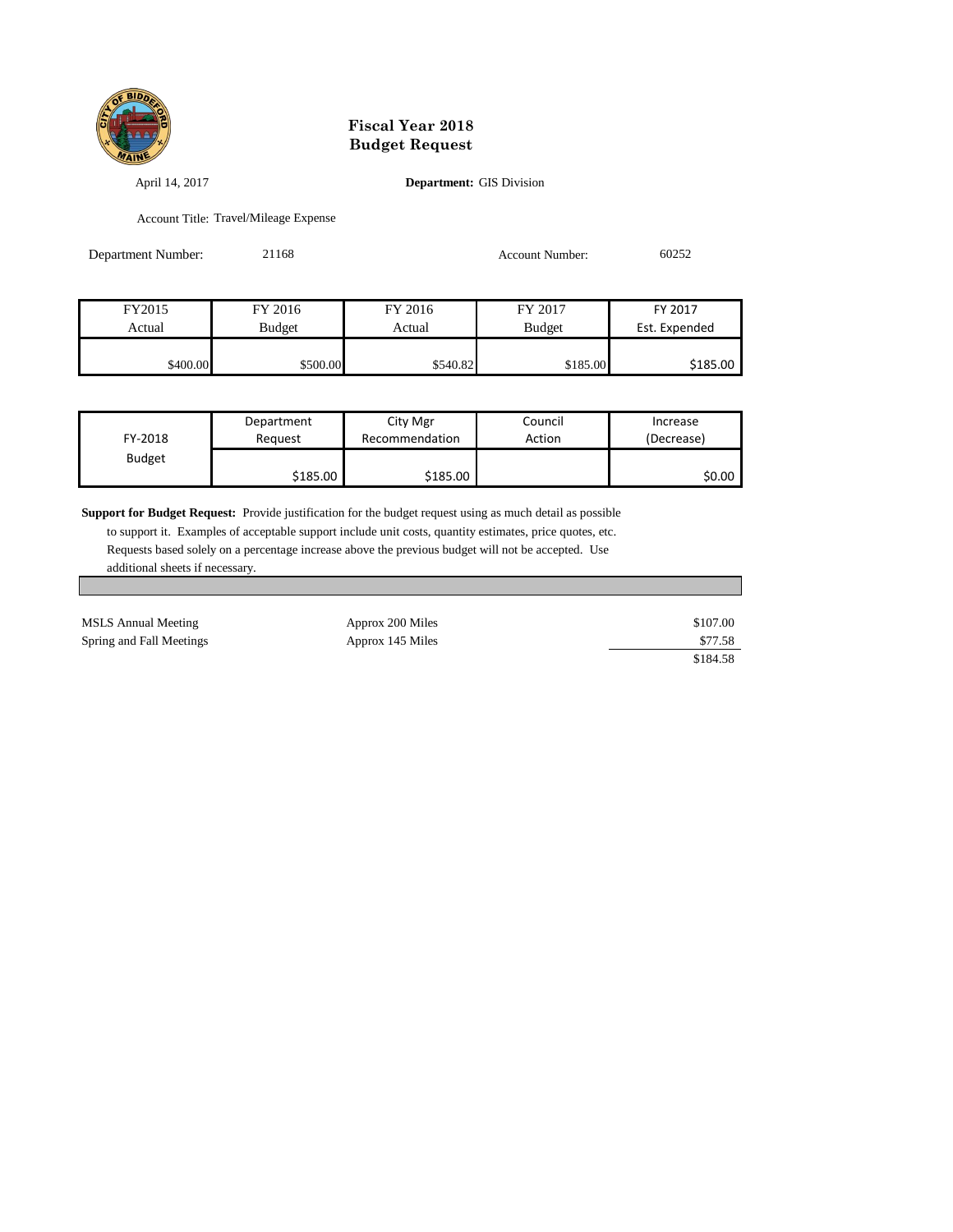

April 14, 2017 **Department:** GIS Division

Account Title: Dues/Memberships Expense

| Department Number: | 21168         |         | <b>Account Number:</b> | 60256         |
|--------------------|---------------|---------|------------------------|---------------|
|                    |               |         |                        |               |
| FY2015             | FY 2016       | FY 2016 | FY 2017                | FY 2017       |
| Actual             | <b>Budget</b> | Actual  | <b>Budget</b>          | Est. Expended |
| \$195.00           | \$250.00      | \$0.00  | \$225.00               | \$225.00      |

| FY-2018       | Department | City Mgr       | Council | Increase   |
|---------------|------------|----------------|---------|------------|
|               | Reauest    | Recommendation | Action  | (Decrease) |
| <b>Budget</b> | \$225.00   | \$225.00       |         | \$0.00     |

**Support for Budget Request:** Provide justification for the budget request using as much detail as possible

| MSLS (Maine Society of Land Surveyors) | \$200.00 |
|----------------------------------------|----------|
| MGUG (Maine Geographis Users Group)    | \$25.00  |
|                                        | \$225.00 |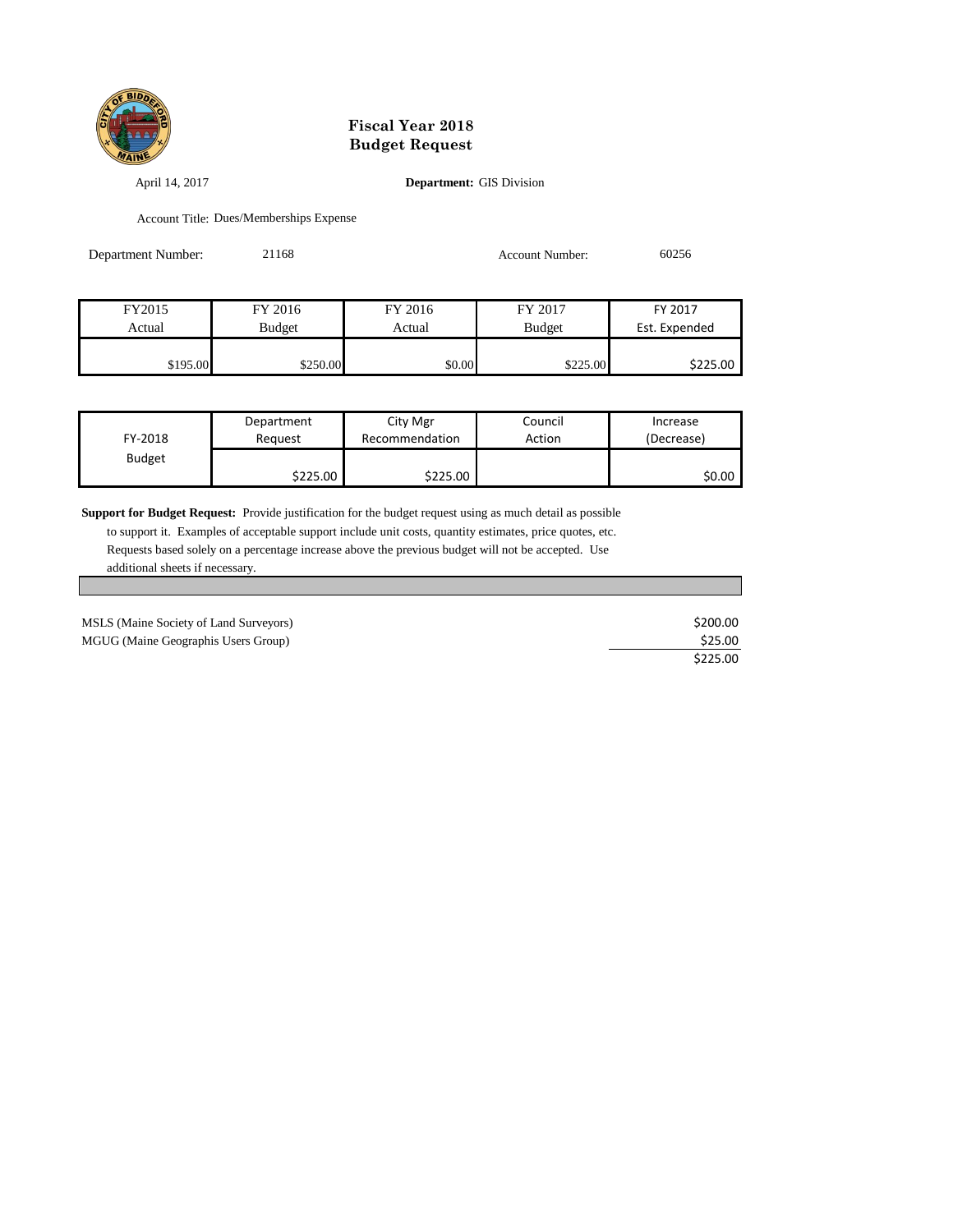

April 14, 2017 **Department:** GIS Division

Account Title: Professional License Fees Exp

| 21168<br>Department Number: |               |          | <b>Account Number:</b> | 60257         |  |
|-----------------------------|---------------|----------|------------------------|---------------|--|
|                             |               |          |                        |               |  |
| FY2015                      | FY 2016       | FY 2016  | FY 2017                | FY 2017       |  |
| Actual                      | <b>Budget</b> | Actual   | <b>Budget</b>          | Est. Expended |  |
| \$275.00                    | \$275.00      | \$275.00 | \$275.00               | \$275.00      |  |

| FY-2018       | Department | City Mgr       | Council | Increase   |
|---------------|------------|----------------|---------|------------|
|               | Reauest    | Recommendation | Action  | (Decrease) |
| <b>Budget</b> | \$275.00   | \$275.00       |         | \$0.00     |

**Support for Budget Request:** Provide justification for the budget request using as much detail as possible

 to support it. Examples of acceptable support include unit costs, quantity estimates, price quotes, etc. Requests based solely on a percentage increase above the previous budget will not be accepted. Use additional sheets if necessary.

State of Maine - Professional Land Surveyor  $$275.00$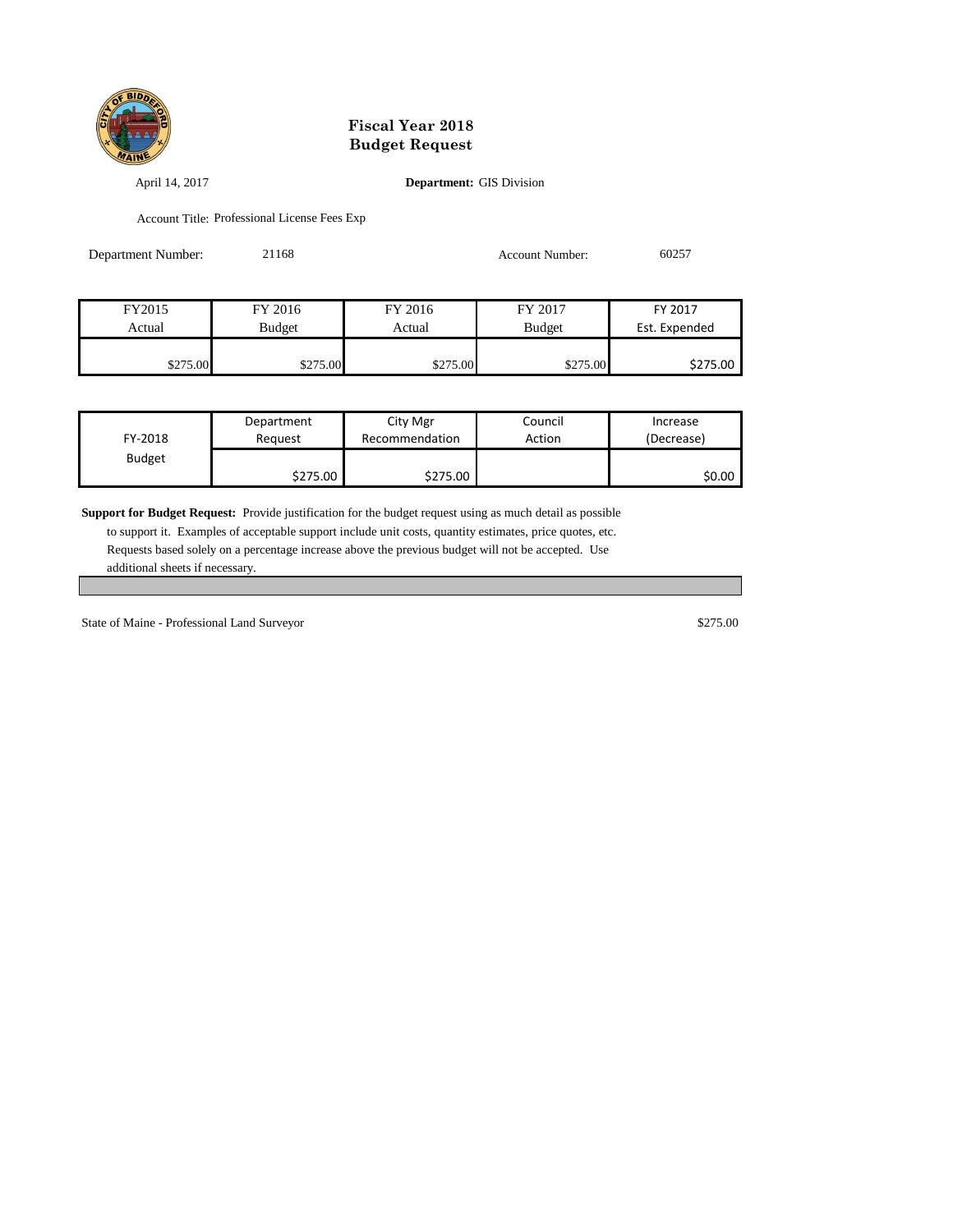

April 14, 2017 **Department:** GIS Division

Account Title: Other Prof/Consult Srvs Exp

| Department Number: | 21168         | Account Number: |               | 60306         |
|--------------------|---------------|-----------------|---------------|---------------|
|                    |               |                 |               |               |
| FY2015             | FY 2016       | FY 2016         | FY 2017       | FY 2017       |
| Actual             | <b>Budget</b> | Actual          | <b>Budget</b> | Est. Expended |
|                    |               |                 |               |               |
| \$2,257.75         | \$4,250.00    | \$2,385.43      | \$3,750.00    | \$3,750.00    |

| FY-2018       | Department | City Mgr       | Council | Increase   |
|---------------|------------|----------------|---------|------------|
|               | Reauest    | Recommendation | Action  | (Decrease) |
| <b>Budget</b> | \$3,200.00 | \$3,200.00     |         | (\$550.00) |

**Support for Budget Request:** Provide justification for the budget request using as much detail as possible

 to support it. Examples of acceptable support include unit costs, quantity estimates, price quotes, etc. Requests based solely on a percentage increase above the previous budget will not be accepted. Use additional sheets if necessary.

| Consulting for GIS Website   | 25hrs @ \$80 | \$2,000.00 |
|------------------------------|--------------|------------|
| Plotter Service and Cleaning |              | \$1,200.00 |
|                              |              |            |

\$3,200.00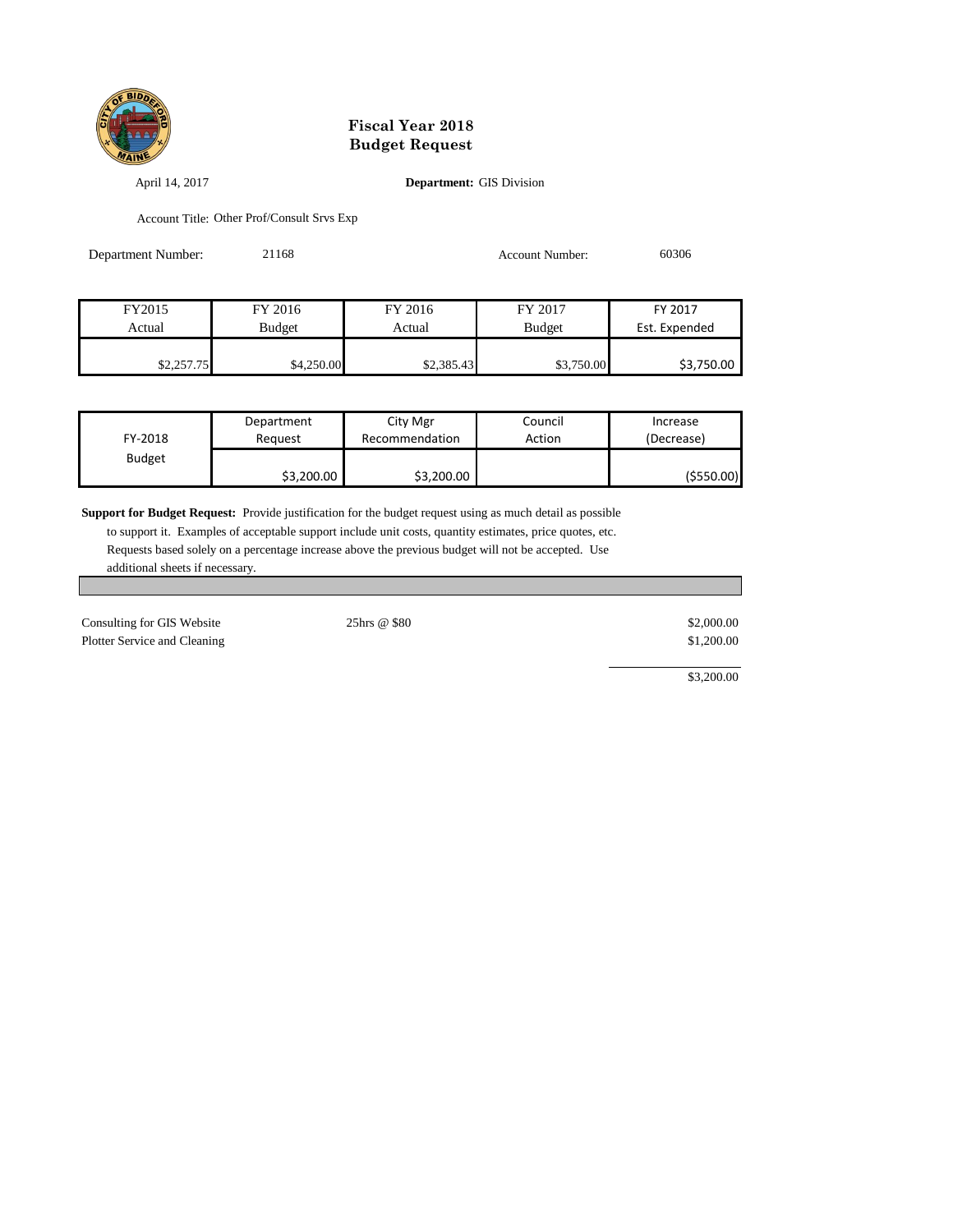

April 14, 2017 **Department:** GIS Division

Account Title: Admin/Office Supp/Eqt Non-Cap

| Department Number: | 21168         |            |               | 60500         |
|--------------------|---------------|------------|---------------|---------------|
|                    |               |            |               |               |
| FY2015             | FY 2016       | FY 2016    | FY 2017       | FY 2017       |
| Actual             | <b>Budget</b> | Actual     | <b>Budget</b> | Est. Expended |
| \$179.31           | \$200.00      | \$1,118.14 | \$200.00      | \$200.00      |

| FY-2018       | Department | City Mgr       | Council | Increase   |
|---------------|------------|----------------|---------|------------|
|               | Reauest    | Recommendation | Action  | (Decrease) |
| <b>Budget</b> | \$200.00   | \$200.00       |         | \$0.00     |

**Support for Budget Request:** Provide justification for the budget request using as much detail as possible

| Folders             | \$30.00  |
|---------------------|----------|
| <b>Binder Clips</b> | \$24.00  |
| Paper Clips         | \$21.00  |
| Paper Pads          | \$35.00  |
| Pencils             | \$10.00  |
| Pens                | \$32.00  |
| <b>Binders</b>      | \$48.00  |
|                     | \$200.00 |